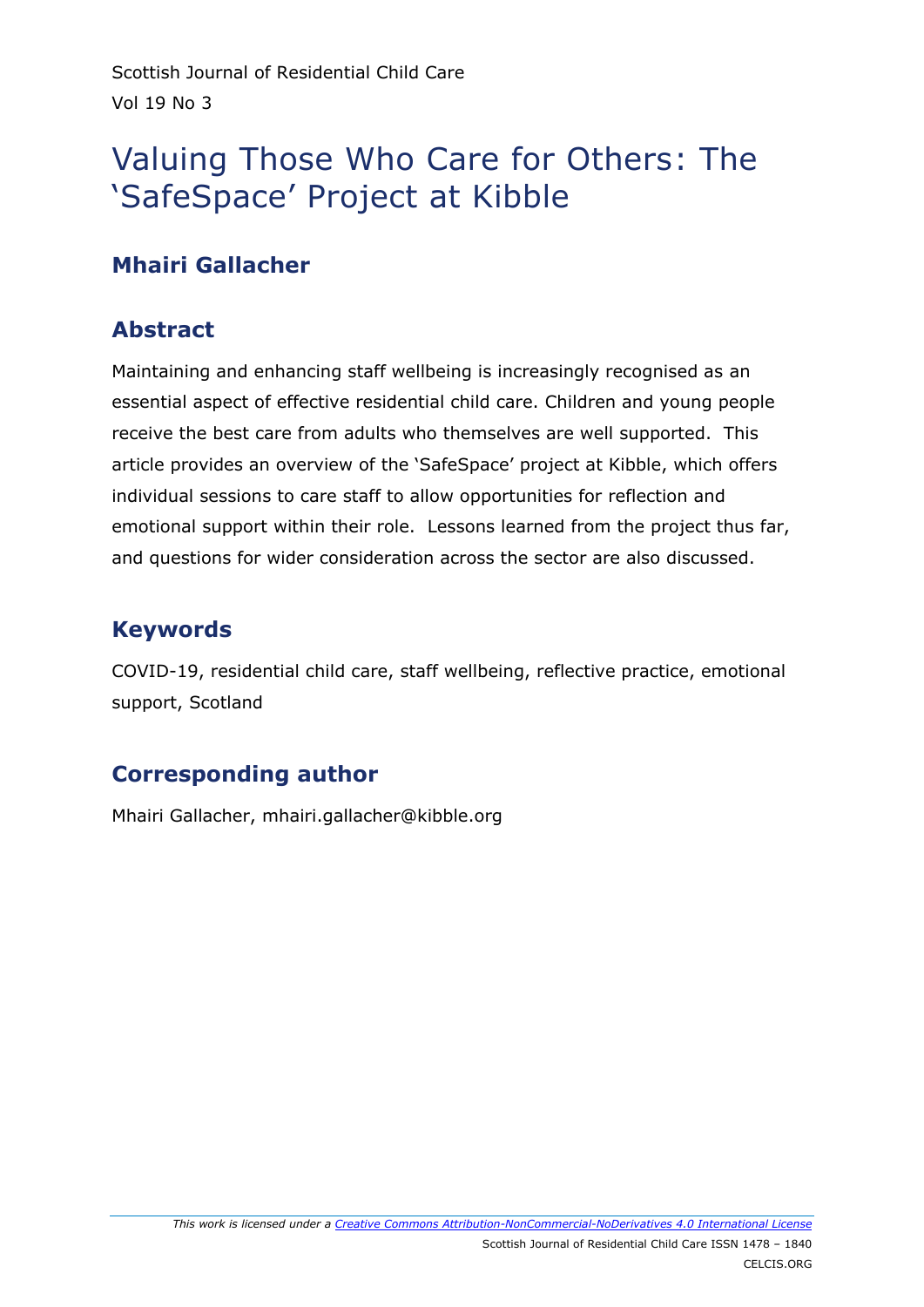### **Introduction**

Few would disagree that residential childcare can be one of the most rewarding careers. Establishing safe and trusting relationships and being a supportive presence in a child's life journey is an undeniable privilege, and one that can ultimately influence better future outcomes for the child. But it is also a career that comes with its challenges. Working with children who have experienced trauma and adverse life experiences can take an emotional toll on caregivers, who may regularly find themselves on the front-line of a range of emotions and behaviour which they may find challenging and hard to understand.

At the recent *'More Than My Trauma'* Conference, Bruce Perry reminded us of the importance of connectedness in the healing journey of the child, and that a dysregulated adult can never truly hope to regulate a dysregulated child. This is not a criticism, but an important point for us to consider as caregivers. We also experience our own emotions - we are human too. There are days when we are buoyant, resilient and able to withstand the toughest storms that come our way. However, there are other days when we feel vulnerable, uncertain or overwhelmed. These are normal emotional experiences faced by every individual at some point, but which have the potential to significantly impact upon our ability to be fully present for the child. As Furnivall (2017) explains, 'what has been harmed by poor relationships can be healed by good ones*'* (p. 14) fundamentally, the children in our care depend on us for co-regulation, to support them to understand and better regulate their own emotional states. The presence of sensitive, attuned caregiving from regulated adults is therefore essential to this process.

### **The 'Safespace' project**

Across the residential childcare sector, staff wellbeing is increasingly recognised as crucial to effective child care. Children will experience the best care from adults who themselves are well supported. Over the years, a range of services have become accessible to caregivers including external counselling, supervision, managerial and peer supports, all of which have an important role to play.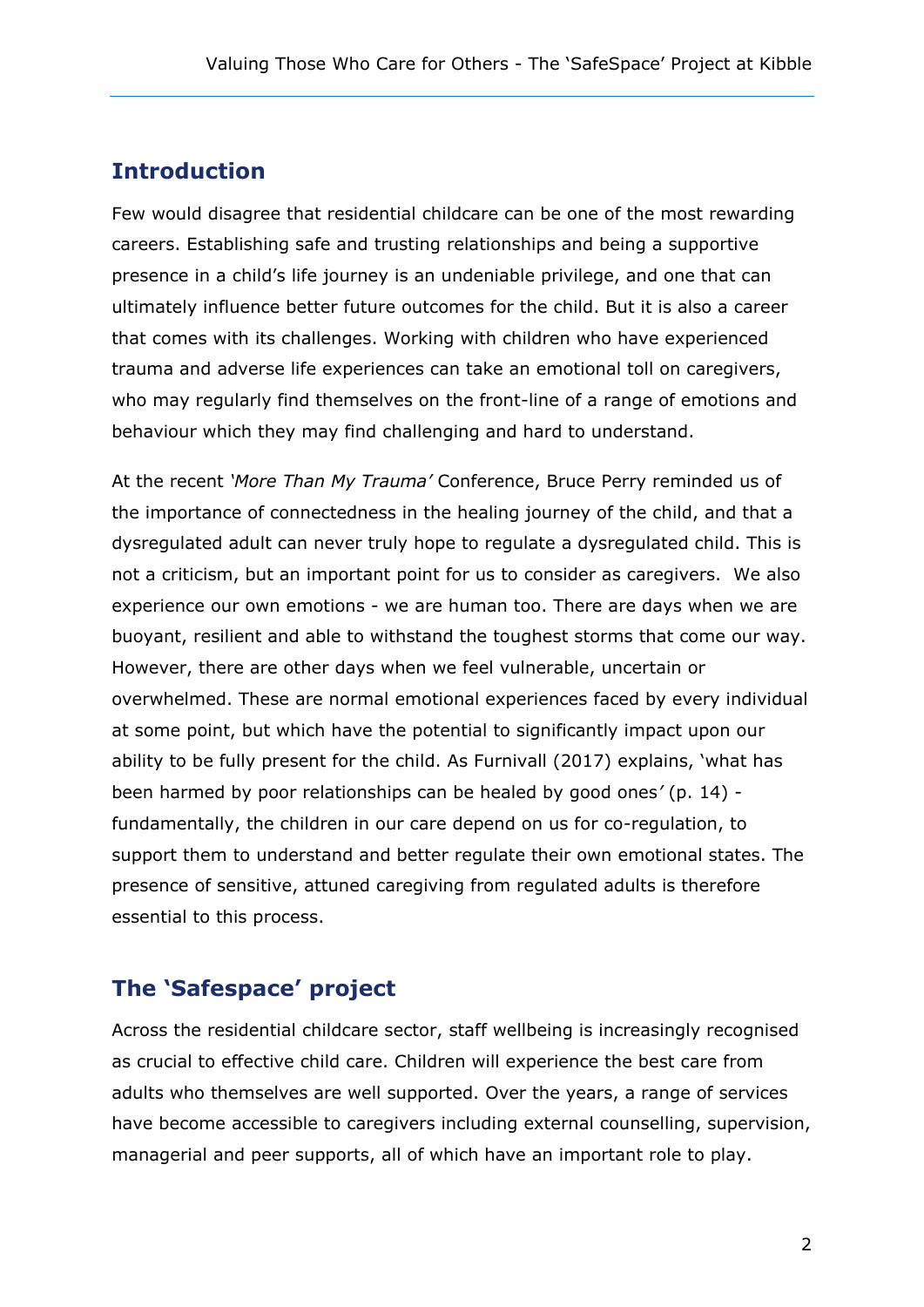Kibble is a charity and social enterprise supporting at risk children and young people aged 5-26 across the UK. Many of the young people we care for have experienced significant trauma and adversity in their lives. A range of integrated services are offered at Kibble, including education, residential and secure care, therapeutic and community support to assist our young people to reach their full potential. As part of the introduction of Kibble's Therapeutic Trauma Informed Care model, we began to consider what else could be offered to enhance staff wellbeing and the *'SafeSpace'* project was born. Individual, one-to-one sessions would be offered from an in-house therapist from Kibble's Specialist Interventions Service to provide a confidential and protected space for care staff to reflect on their work experiences. Working in residential childcare can undoubtedly be fast paced, and opportunities to process and reflect on the challenges and rewards of caregiving can be limited. The aim of *'SafeSpace'* was to offer a genuine, empathic, non-judgemental space in which the caregiver would be prioritised and given the opportunity to reflect and feel heard. *'SafeSpace'* was never intended to replace any existing wellbeing supports, but simply to offer an additional form of support from which staff may benefit.

As we began to plan the project, there were some initial uncertainties and reservations - would staff want to utilise an internal service? Would this feel too close to home? Could we assure staff that support would be confidential? While outside support is indeed a preference for some, anecdotally a number of staff expressed apprehensions about seeking support from unknown external professionals and voiced a wish to be able to access the same type of provision from someone with a closer understanding of the systems within which they work. It was therefore hoped that *'SafeSpace'* could fill this gap. Over the course of the following year, initial pilots of *'SafeSpace'* began across three identified services across Kibble. These services had either been partners in the planned progression of Kibble's Therapeutic Trauma Informed Care model or had expressed an interest in bringing *'SafeSpace'* to their teams. Sessions began in earnest, and to date over 100 sessions have been facilitated.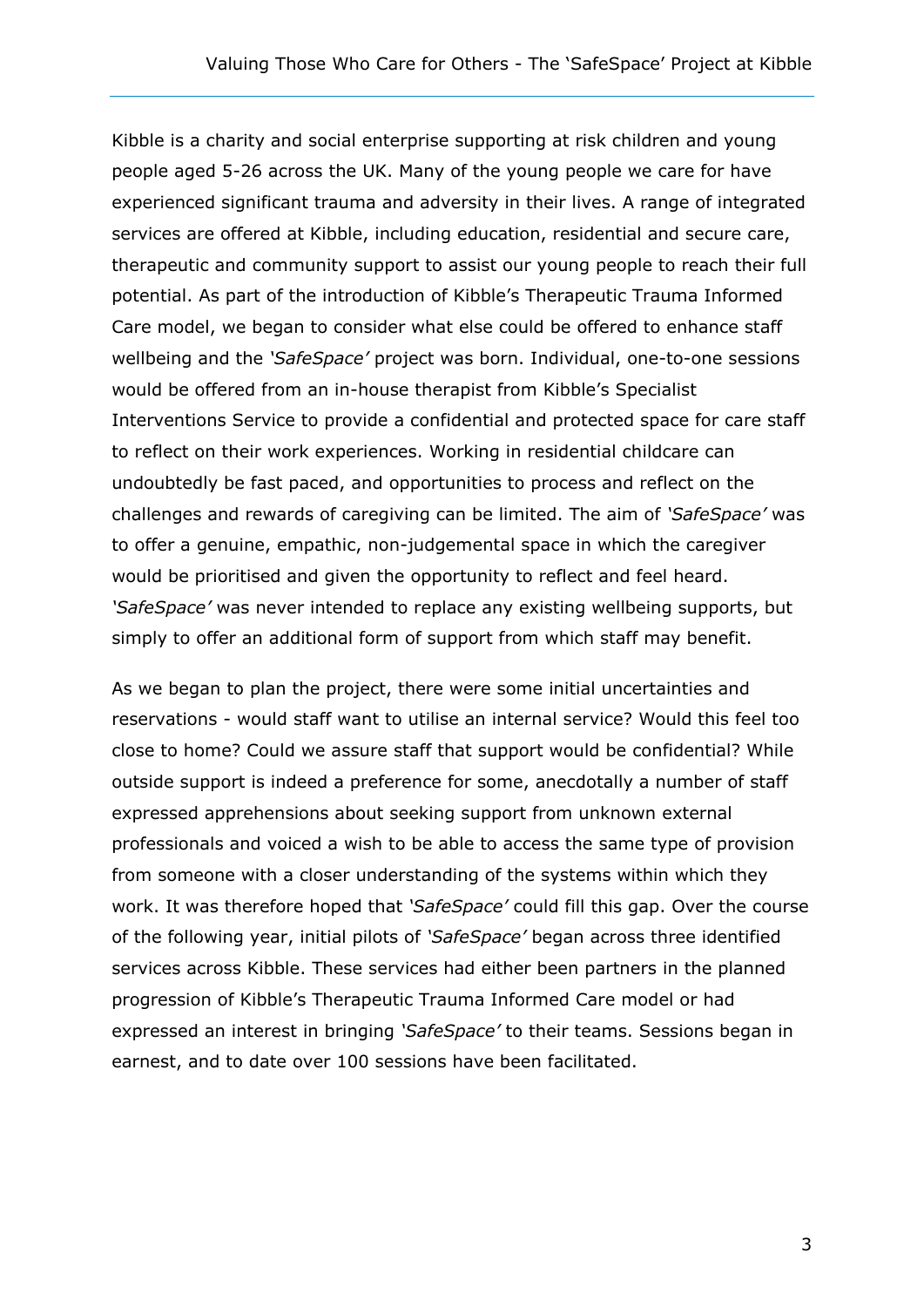### **Initial reflections on 'Safespace'**

From the seed of an idea, a host of reflections, questions and learning points have emerged which we share below for wider consideration-

#### **Accessibility**

Offering sessions on a regular monthly basis on site proved to be effective for one service, while others benefitted from the option of evening sessions for night staff, who would otherwise miss the opportunities to access supports typically only available during daytime hours. Night shift staff can often bear closest witness to the effects of trauma but can inadvertently become a 'forgotten' sector of the workforce by virtue of their shift patterns.

#### **Attitudes towards staff seeking support**

while the topic of mental health has undoubtedly grown in prominence in recent years, accessing therapeutic support continues to hold a degree of judgement or stigma within wider society. Does this create similar barriers within residential childcare? From our experiences, not all services have demonstrated the same readiness to utilise a service such as *'SafeSpace'*, and it would be important to consider whether the wider culture is supportive of caregivers seeking support. While we often encourage our young people to utilise therapeutic supports, how willing are we as the adults who care for them to also do the same? Do we lead by example? Or do we find it too challenging to accept that we also need support sometimes? Is there an expectation that we are always emotionally strong and resilient? Or does accessing support mean we are perceived by others as being 'incapable' in some way?

#### **Managers 'set the tone'**

From our experience, communication and support from managers has played a significant role in the progression of *'SafeSpace'*. Leaders who have demonstrated an interest in the service, been proactive in informing their staff about the benefits of a space for reflection and who have taken an active role in collaborating with the *'SafeSpace'* team have maximised use of the service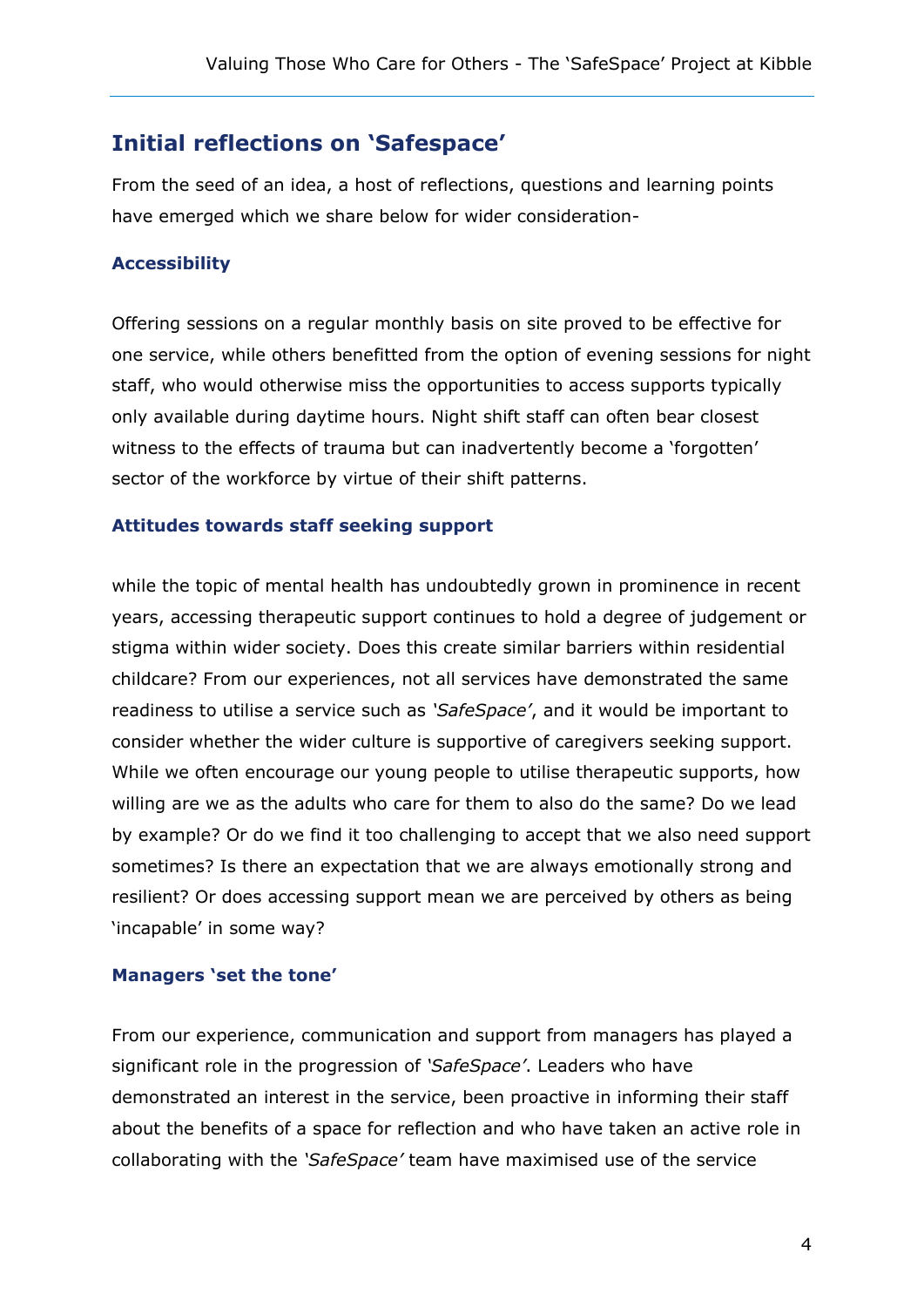within their teams. As a result, staff who have been initially unsure or uncertain about the service have gone on to utilise it positively.

#### **Safety for those providing the service**

Offering *'SafeSpace'* in-house can raise some ethical challenges when delivered by those who also work within the organisation. For *'SafeSpace'* to operate effectively, it has been important to have clear parameters defined and agreed by management in advance of the service commencing to ensure role clarity and preservation of the confidential space.

#### **Coronavirus strikes!**

As with most sectors, aspects of service delivery were thrown into disarray with the arrival of Covid and subsequent adaptations were made - in hindsight, not all with success. Online and telephone supports replaced face-to-face sessions but were not widely utilised. Some staff openly voiced their lack of comfort and confidence with these modalities and missed the opportunities for personable and authentic connections. Since face-to-face *'SafeSpace'* sessions have resumed, uptake has increased again. Conversely, some have preferred the 'distance' that online methods allow. It would be important to acknowledge that the pandemic continues to pose a host of challenges for society as a whole, and our own reserves and resources as caregivers may become considerably depleted when access to our usual support mechanisms has been curtailed. Opportunities for genuine, relational connectedness through services such as *'SafeSpace'* may potentially be all the more important in these unsettling times.

#### **Widening access to 'SafeSpace'**

Rather than targeting *'SafeSpace'* only to three specific services, access was opened organisation-wide to expand support following the pandemic. This has proved more beneficial in allowing staff who feel most ready to utilise the service to self-refer.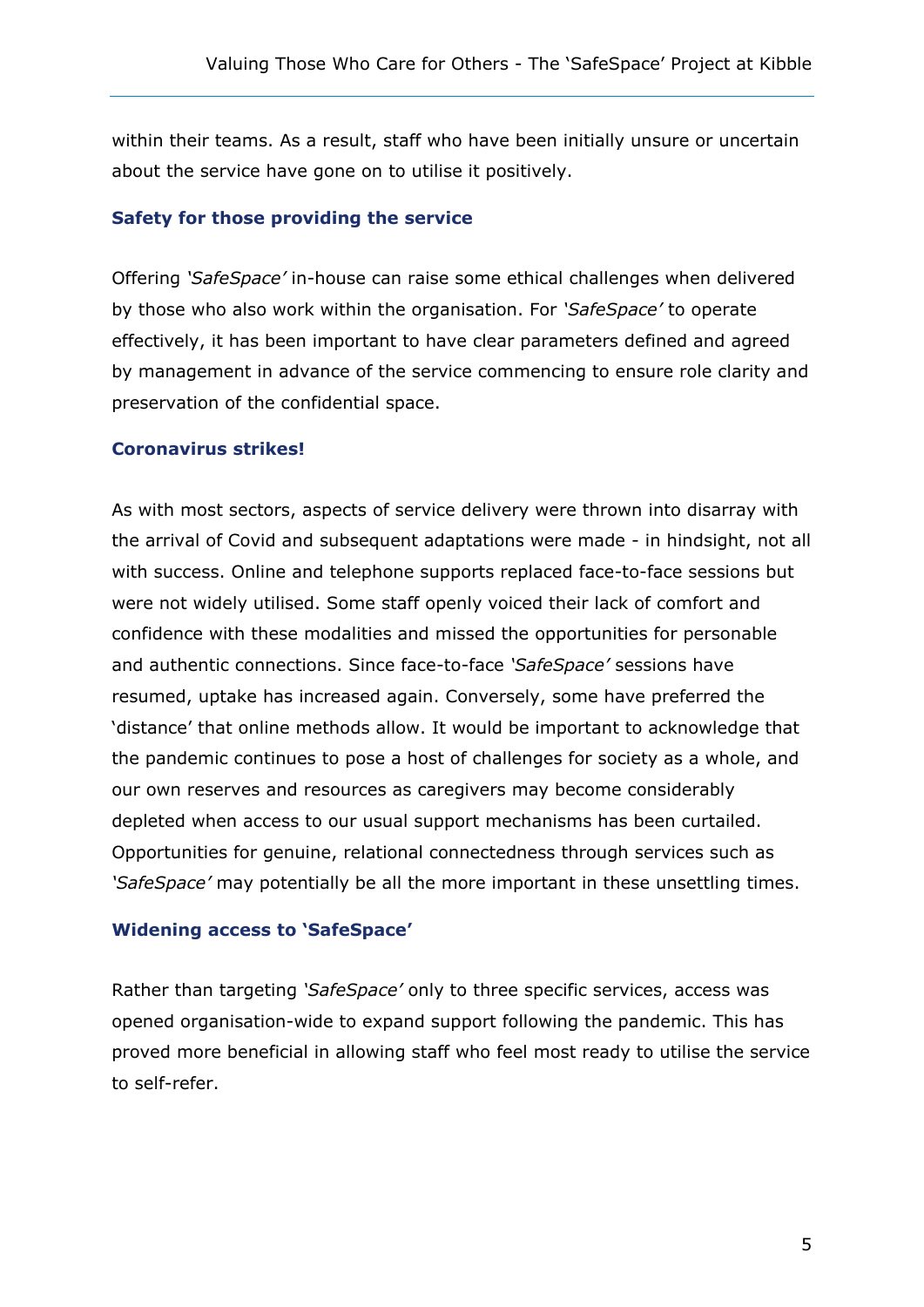#### **Expansion of personnel**

To accommodate increasing demand, the *'SafeSpace'* team has expanded to three staff. The team hold backgrounds in counselling, family therapy and psychiatry, and it is hoped that the diversity of approach across facilitators will prove to be beneficial for staff.

#### **Evaluation**

Given that much of our feedback thus far has been anecdotal, we recognise this is something we need to work towards and improve in the next phase of the project.

### **Conclusion**

In conclusion, *'SafeSpace'* is by no means the finished article – it continues to be very much a work in progress and we are learning, adjusting and adapting as we go. The vision for *'SafeSpace'* continues and exploring opportunities for team reflective spaces is planned for the year ahead. It is our hope that *'SafeSpace'* becomes an established and valued form of relational support across Kibble's services for years to come, creating a legacy where caregivers feel just as important and as valued as the children they care for.

### **References**

Furnivall, J. (2017). The power of the everyday: Supporting children and young people's recovery and growth through attachment-informed and trauma sensitive care. *Foster*, *3*, 7-18. Retrieved from [https://www.saia.org.uk/uploads/3/0/6/9/30698877/the\\_power\\_of\\_the\\_everyda](https://www.saia.org.uk/uploads/3/0/6/9/30698877/the_power_of_the_everyday_-_judith_furnivall.pdf) y - judith furnivall.pdf

Perry, B. (2020). *Self care and organisational care* [Neurosequential Network stress and trauma series video film] Retrieved from <https://www.youtube.com/watch?v=VcDTXJpCMiY&feature=youtu.be>